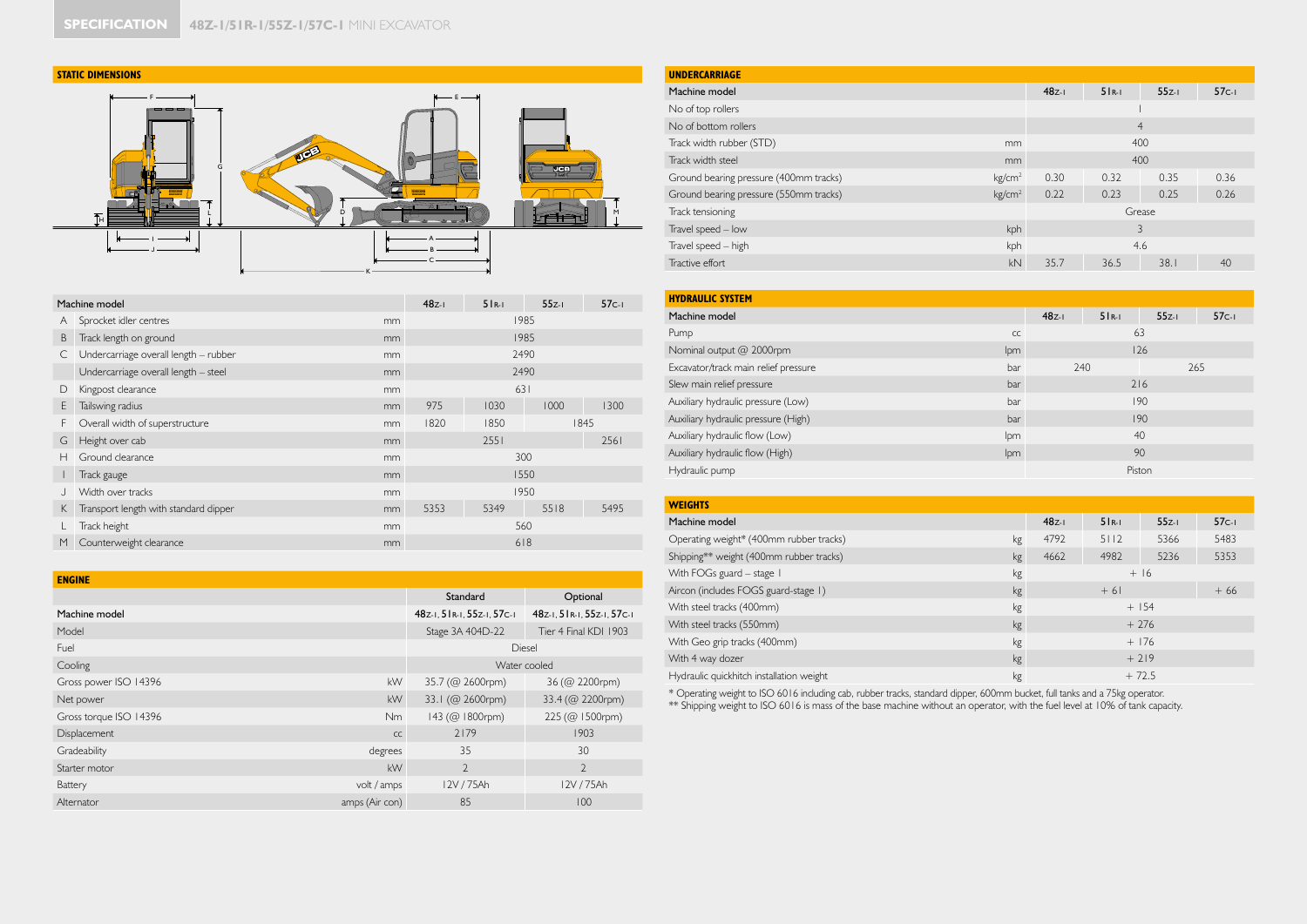| <b>SERVICE CAPACITIES</b> |            |                                   |                            |         |    |  |  |  |
|---------------------------|------------|-----------------------------------|----------------------------|---------|----|--|--|--|
| Machine model             | $48z-1$    | $5R-1$                            | $55z-1$                    | $57c-1$ |    |  |  |  |
| Fuel tank                 | <b>Itr</b> |                                   |                            | 76      |    |  |  |  |
| Engine coolant            | Itr        |                                   | Stage 3A: 12 / Tier 4: 9.2 |         |    |  |  |  |
| Engine oil                | Itr        | Stage 3A: 9.1 max / Tier 4: 8 max |                            |         |    |  |  |  |
| Hydraulic system          | ltr        |                                   | l 12                       |         |    |  |  |  |
| Hydraulic tank            | ltr        |                                   | 55                         |         | 62 |  |  |  |

| <b>OPERATOR ENVIRONMENT</b>               |               |         |        |         |         |
|-------------------------------------------|---------------|---------|--------|---------|---------|
| Machine model                             |               | $48z-1$ | $5R-1$ | $55z-1$ | $57c-1$ |
| Cab/canopy height                         | <sub>mm</sub> |         | 2551   |         | 2561    |
| Cab/canopy height with FOGS guard LEVEL I | mm            |         | 2575   |         | 2585    |
| Cab/canopy length                         | <sub>mm</sub> |         | 1291   |         | 49      |
| Cab/canopy width                          | mm            |         |        | 1020    |         |
| Door aperture width                       | mm            |         | 552    |         | 595     |

**STANDARD EQUIPMENT** Fully glazed ROPS & TOPS certified cab with programmable Intermittent wiper with wash/wipe, 3 speed heater/demister with 4 adjustable air vents, Colour LCD display, Digital clock, Internal lockable toolbox, Cup holder, Coat hook, stowage net, 12v accessory socket, Interior light, Full audio/visual warning systems, Auto idle throttle, Below idle system, one touch idle, 4 power bands(light, eco, heavy & heavy plus), ISO servo controls with electro-hydraulic dozer lever, Electro-proportional thumb controlled high flow single acting auxiliary, 10 selectable auxiliary flow rates, Joystick mounted hammer switch, Neutral start, Full control isolation, "2GO" hydraulic isolation, Midback suspension seat, removable floormat, Beacon ready kit, Two speed tracking, Auto-kickdown track motors, 400mm short pitch rubber tracks, Double element air cleaner, Heavy-duty alternator, Heavy-duty battery, Hydraulic slew braking with disc type park brake, ORFS hydraulics, Colour coded hydraulic hoses, 500 hour dig end greasing intervals, Heavy duty boom cylinder guard, Protected boom worklight, Quick release auxiliary couplers, 100% steel bodywork, dedicated tie down and lifting points, JCB Livelink, CESAR datatag (UK only).

**OPTIONAL EQUIPMENT** Air-conditioning with 8 adjustable air vents, Adjustable sunblind, FOPS guard stage 1, 400mm or 550mm steel tracks, 400mm Geo GripRoad Liner tracks, Fan guards, Battery isolator (standard for EU), High back seat or deluxe heated high back air-suspension seat, Radio installation, Electro-proportional thumb controlled low flow auxiliary, Hose burst check valve lifting kit (dozer, boom & dipper), Bucket-to-grab change over valve, Mechanical quickhitch, Hydraulic quickhitch, Hydraulic quickhitch ready pipework, General purpose digging eco buckets, Ditch/grading eco buckets, Hydraulic hammers, Rotating/strobe beacon, Travel alarm, Toolkit, Greasegun & cartridge, Fire extinguisher, Exterior cab mounted mirrors, Interior mirror, Electric refuelling pump, JCB Immobiliser (Unique key or keypad system), Dozer float, 4-way angled dozer blade, Dual pattern controls (ISO/SAE change-over), Thumb ready dipper, Special paint options, LED or Halogen worklights (either, with follow me home function), ROPS & TOPS certified canopy, Tilt rotate ready installation, Media socket, Radio ready kit, Worklight guards (cab), Dipper/crowd Ram guards, Rearview camera, Rearview angled mirror, JCB impact protection front screen, Bushed kingpost, Electronic single-double acting change over valve.

## **WORKING RANGE**





|              |                                       |         | $48z-1$ | $5R-1$ | $55z-1$ | $57c-1$ |
|--------------|---------------------------------------|---------|---------|--------|---------|---------|
|              | Dipper length                         | mm      | 1450    |        | 1570    | 1820    |
|              | Boom length                           | mm      |         | 2700   |         | 2866    |
| Α            | Max digging reach                     | mm      | 5846    | 5962   | 6119    | 6260    |
| B            | Max digging reach on ground           | mm      | 5714    | 5832   | 5995    | $6144$  |
| С            | Max digging depth - dozer up          | mm      | 3327    | 3447   | 3606    | 3856    |
|              | Max digging depth - dozer down        | mm      | 3532    | 3652   | 3843    | 4077    |
| D            | Max digging height                    | mm      | 5387    | 5473   | 5664    | 5846    |
| E            | Max dump height                       | mm      | 4001    | 4088   | 4274    | 4456    |
| F            | Max height to dipper nose pivot pin   | mm      | 4679    | 4764   | 4970    | $5152$  |
| G            | Max vertical wallcut depth            | mm      | 97      | 2069   | 2052    | 2254    |
| Н            | Min front swing radius (no offset)    | mm      | 2599    | 2631   | 2641    | 2608    |
|              | Min front swing radius (fully offset) | mm      | 2123    | 2151   | 2160    | 2155    |
| $\mathbf{I}$ | Boom swing left                       | degrees |         |        | 70      |         |
| J            | Boom swing right                      | degrees |         |        | 55      |         |
|              | Bucket rotation                       | degrees |         |        | 8       |         |
|              | Dipper rotation                       | degrees |         |        | 2       |         |
|              | Bucket tearout                        | kN      |         | 38     |         | 42      |
|              | Dipper tearout                        | kN      | 22      | 21     | 29      | 26      |
|              | Slew speed                            | rpm     |         |        | 8.3     |         |
|              |                                       |         |         |        |         |         |
|              |                                       |         |         |        |         |         |

| <b>DOZER</b>                  |         |        |         |         |  |  |  |  |
|-------------------------------|---------|--------|---------|---------|--|--|--|--|
| Machine model                 | $48z-1$ | $5R-1$ | $55z-1$ | $57c-1$ |  |  |  |  |
| Dozer length<br>mm            |         |        | $ $  4  |         |  |  |  |  |
| Max height above ground<br>mm |         | 433    |         |         |  |  |  |  |
| Dig depth below ground<br>mm  |         | 464    |         |         |  |  |  |  |
| Approach angle<br>degrees     |         |        | 31      |         |  |  |  |  |
| <b>Width</b><br><sub>mm</sub> |         |        | 1962    |         |  |  |  |  |
| Height<br>mm                  |         |        | 400     |         |  |  |  |  |
|                               |         |        |         |         |  |  |  |  |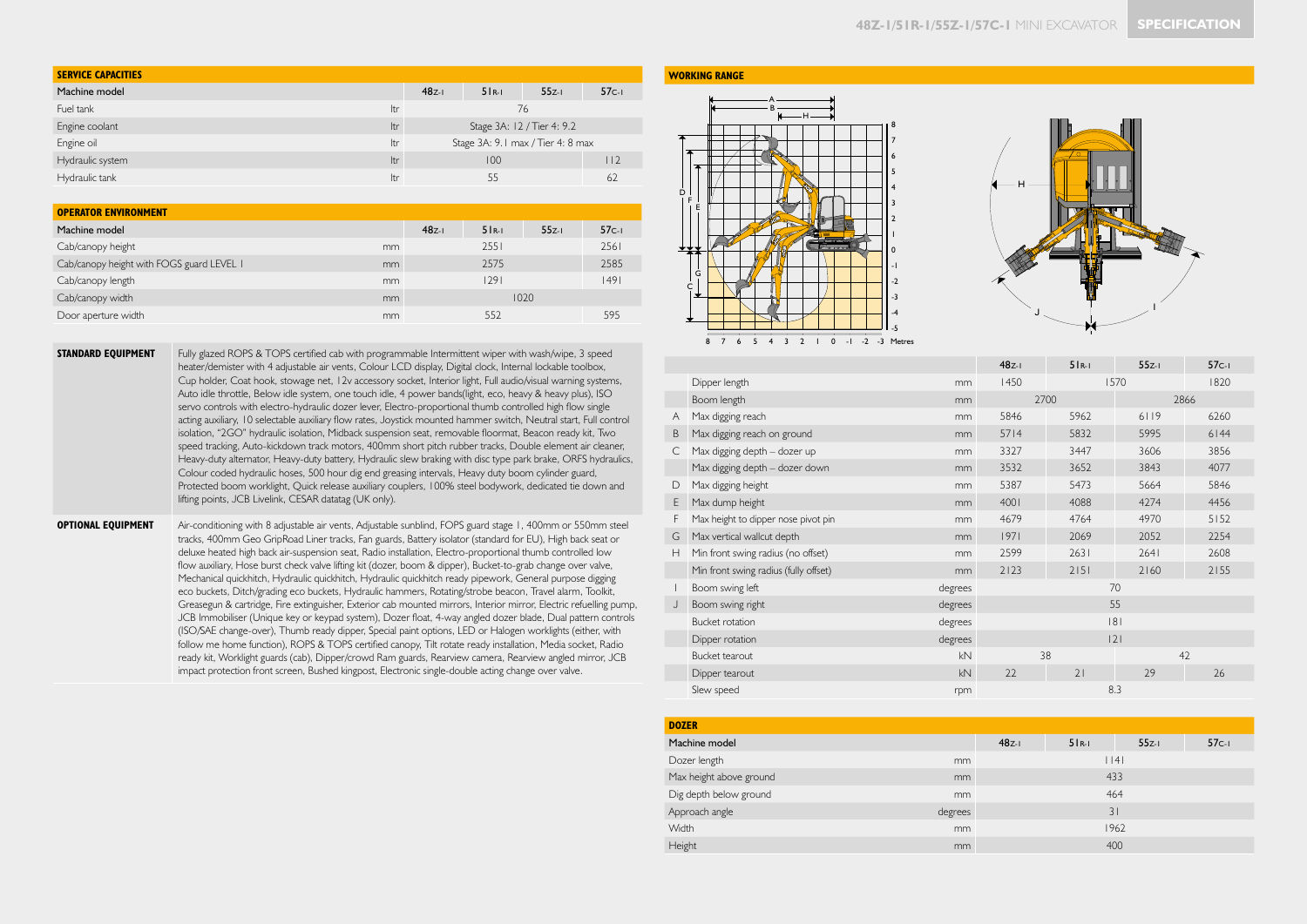| 48Z-I<br>LIFT CAPACITIES - 400MM RUBBER TRACKS, 2700MM BOOM, 1450MM DIPPER, NO BUCKET. |          |                  |           |                   |                  |           |          |                   |           |               |                                                                                                                                                                                                                                                                                                                                                     |           |          |            |                           |                 |
|----------------------------------------------------------------------------------------|----------|------------------|-----------|-------------------|------------------|-----------|----------|-------------------|-----------|---------------|-----------------------------------------------------------------------------------------------------------------------------------------------------------------------------------------------------------------------------------------------------------------------------------------------------------------------------------------------------|-----------|----------|------------|---------------------------|-----------------|
| Load Point                                                                             |          | 2.0 <sub>m</sub> |           |                   | 3.0 <sub>m</sub> |           |          | 4.0 <sub>m</sub>  |           |               | 5.0 <sub>m</sub>                                                                                                                                                                                                                                                                                                                                    |           |          |            | Capacity at maximum reach |                 |
|                                                                                        | 中        | 中                | 용         | 中                 | 中                | 용         | 中        | 中                 | ╬         | $\Rightarrow$ | $\begin{picture}(20,20) \put(0,0){\line(1,0){10}} \put(15,0){\line(1,0){10}} \put(15,0){\line(1,0){10}} \put(15,0){\line(1,0){10}} \put(15,0){\line(1,0){10}} \put(15,0){\line(1,0){10}} \put(15,0){\line(1,0){10}} \put(15,0){\line(1,0){10}} \put(15,0){\line(1,0){10}} \put(15,0){\line(1,0){10}} \put(15,0){\line(1,0){10}} \put(15,0){\line(1$ | 용         | 中        |            | 齿                         |                 |
| Height                                                                                 | Dozer Up | Dozer Down       | Over Side | Dozer Up          | Dozer Down       | Over Side | Dozer Up | <b>Dozer Down</b> | Over Side | Dozer Up      | <b>Dozer Down</b>                                                                                                                                                                                                                                                                                                                                   | Over Side | Dozer Up | Dozer Down | Over Side                 | <b>Distance</b> |
| m                                                                                      | kg       | kg               | kg        | kg                | kg               | kg        | kg       | kg                | kg        | kg            | kg                                                                                                                                                                                                                                                                                                                                                  | kg        | kg       | kg         | kg                        | m               |
| 4.0                                                                                    |          |                  |           |                   |                  |           |          |                   |           |               |                                                                                                                                                                                                                                                                                                                                                     |           | 842*     | 842*       | 606                       | 3.88            |
| 3.5                                                                                    |          |                  |           |                   |                  |           | 852      | 959*              | 582       |               |                                                                                                                                                                                                                                                                                                                                                     |           | 739      | 784*       | 501                       | 4.3             |
| 3.0                                                                                    |          |                  |           | $1190*$           | $1190*$          | 922       | 847      | 964*              | 577       |               |                                                                                                                                                                                                                                                                                                                                                     |           | 651      | $777*$     | 438                       | 4.6             |
| 2.5                                                                                    |          |                  |           | $1321$            | $1442*$          | 873       | 832      | $1016*$           | 564       |               |                                                                                                                                                                                                                                                                                                                                                     |           | 594      | 747*       | 396                       | 4.82            |
| 2.0                                                                                    |          |                  |           | 1260              | $1719*$          | 820       | 812      | $1098*$           | 546       |               |                                                                                                                                                                                                                                                                                                                                                     |           | 556      | 706*       | 367                       | 4.97            |
| 1.5                                                                                    |          |                  |           | 1208              | 1949*            | 775       | 790      | $1192*$           | 525       | 544           | 899*                                                                                                                                                                                                                                                                                                                                                | 357       | 536      | 761*       | 352                       | 5.04            |
| 1.0                                                                                    |          |                  |           | 1174              | 2085*            | 744       | 768      | $1280*$           | 505       | 536           | $1009*$                                                                                                                                                                                                                                                                                                                                             | 350       | 526      | $751*$     | 343                       | 5.06            |
| 0.5                                                                                    |          |                  |           | 1155              | $2125*$          | 727       | 750      | $1347*$           | 489       | 530           | 883*                                                                                                                                                                                                                                                                                                                                                | 345       | 529      | $812*$     | 344                       | 5.01            |
| 0.0                                                                                    |          |                  |           | $ $   48          | 2084*            | 721       | 738      | $1379*$           | 477       |               |                                                                                                                                                                                                                                                                                                                                                     |           | 544      | 866*       | 353                       | 4.9             |
| $-0.5$                                                                                 | $1975*$  | 1975*            | 4 5       | 1150              | 1965*            | 723       | 731      | $1365*$           | 471       |               |                                                                                                                                                                                                                                                                                                                                                     |           | 574      | 922*       | 373                       | 4.72            |
| $-1.0$                                                                                 | 2493     | 2824*            | 1425      | $ $ $ $ $ $ 6 $ $ | 1756*            | 733       | 732      | 1288*             | 472       |               |                                                                                                                                                                                                                                                                                                                                                     |           | 628      | 992*       | 408                       | 4.46            |
| $-1.5$                                                                                 | 2517     | 2907*            | 444       | 1184              | $1400*$          | 753       | 743      | $1090*$           | 483       |               |                                                                                                                                                                                                                                                                                                                                                     |           | 720      | 1009*      | 469                       | 4.1             |
| $-2.0$                                                                                 | 2269*    | 2269*            | 1476      |                   |                  |           |          |                   |           |               |                                                                                                                                                                                                                                                                                                                                                     |           | 898      | 958*       | 585                       | 3.59            |
| $-2.5$                                                                                 |          |                  |           |                   |                  |           |          |                   |           |               |                                                                                                                                                                                                                                                                                                                                                     |           | 754*     | 754*       | 754*                      | 2.83            |
| $-3.0$                                                                                 |          |                  |           |                   |                  |           |          |                   |           |               |                                                                                                                                                                                                                                                                                                                                                     |           |          |            |                           |                 |

|            | LIFT CAPACITIES - 400MM RUBBER TRACKS, 2700MM BOOM, I570MM DIPPER, NO BUCKET.<br><b>5IR-1</b> |                   |           |          |                   |           |          |                   |           |          |                  |           |          |                   |                           |                 |
|------------|-----------------------------------------------------------------------------------------------|-------------------|-----------|----------|-------------------|-----------|----------|-------------------|-----------|----------|------------------|-----------|----------|-------------------|---------------------------|-----------------|
| Load Point |                                                                                               | 2.0 <sub>m</sub>  |           |          | 3.0 <sub>m</sub>  |           |          | 4.0 <sub>m</sub>  |           |          | 5.0 <sub>m</sub> |           |          |                   | Capacity at maximum reach |                 |
|            | 电                                                                                             | 电                 | 茜         | 电        | 电                 | 贵         | 中        | 电                 | ₩         | 电        | 中                | 吿         | 电        | 电                 | 8                         |                 |
| Height     | Dozer Up                                                                                      | <b>Dozer Down</b> | Over Side | Dozer Up | <b>Dozer Down</b> | Over Side | Dozer Up | <b>Dozer Down</b> | Over Side | Dozer Up | Dozer Down       | Over Side | Dozer Up | <b>Dozer Down</b> | Over Side                 | <b>Distance</b> |
| m          | kg                                                                                            | kg                | kg        | kg       | kg                | kg        | kg       | kg                | kg        | kg       | kg               | kg        | kg       | kg                | kg                        | m               |
| 4.0        |                                                                                               |                   |           |          |                   |           | 874*     | 874*              | 683       |          |                  |           | 792*     | 792*              | 669                       | 4.04            |
| 3.5        |                                                                                               |                   |           |          |                   |           | 899*     | 899*              | 691       |          |                  |           | 697*     | 697*              | 562                       | 4.45            |
| 3.0        |                                                                                               |                   |           |          |                   |           | $913*$   | $913*$            | 685       |          |                  |           | 682*     | 682*              | 499                       | 4.74            |
| 2.5        |                                                                                               |                   |           |          |                   |           | 970*     | 970*              | 672       |          |                  |           | 666*     | 666*              | 456                       | 4.95            |
| 2.0        |                                                                                               |                   |           | $1361*$  | $1361*$           | 1036      | 951      | $1055*$           | 653       | 652      | $941*$           | 444       | 631      | 657*              | 428                       | 5.09            |
| 1.5        |                                                                                               |                   |           | 1477     | $1645*$           | 982       | 928      | $1154*$           | 632       | 645      | 964*             | 437       | 609      | 636*              | $4$                       | 5.17            |
| 1.0        |                                                                                               |                   |           | 1423     | 1892*             | 935       | 905      | $1249*$           | 611       | 636      | 988*             | 429       | 601      | 681*              | 404                       | 5.18            |
| 0.5        |                                                                                               |                   |           | 1384     | 2052*             | 901       | 886      | $1324*$           | 594       | 629      | $1003*$          | 422       | 605      | 742*              | 405                       | 5.13            |
| 0.0        |                                                                                               |                   |           | 1362     | $2115*$           | 881       | 872      | 1366*             | 581       | 625      | 886*             | 418       | 619      | 742*              | 415                       | 5.03            |
| $-0.5$     | 1869*                                                                                         | 1869*             | 1686      | 1352     | 2095*             | 873       | 864      | $1365*$           | 574       |          |                  |           | 653      | 856*              | 437                       | 4.85            |
| $-1.0$     | 2622*                                                                                         | 2622*             | 1696      | 1352     | 1996*             | 872       | 863      | 1306*             | 572       |          |                  |           | 707      | 885*              | 473                       | 4.6             |
| $-1.5$     | 2929                                                                                          | 3086*             | 7 4       | 1360     | $ 8 1$ *          | 880       | 870      | $1152*$           | 579       |          |                  |           | 799      | $971*$            | 535                       | 4.26            |
| $-2.0$     | 2485*                                                                                         | 2485*             | 1743      | 1380     | $1497*$           | 897       |          |                   |           |          |                  |           | 933*     | 933*              | 648                       | 3.78            |
| $-2.5$     | 1578*                                                                                         | 1578*             | 1578*     | 879*     | 879*              | 879*      |          |                   |           |          |                  |           | 790*     | 790*              | 790*                      | 3.09            |
| $-3.0$     |                                                                                               |                   |           |          |                   |           |          |                   |           |          |                  |           |          |                   |                           |                 |

电 Lift capacity over front.

Notes: I. Lifting capacities are based on ISO 10567, that is: 75% of minimum tipping load or 87% of hydraulic lift capacity, whichever is the less. Lifting capacities marked\* are based on hydraulic capacity.<br>2. Lift capaci

Lift capacity full circle.

 $\frac{1}{\sqrt{2}}$